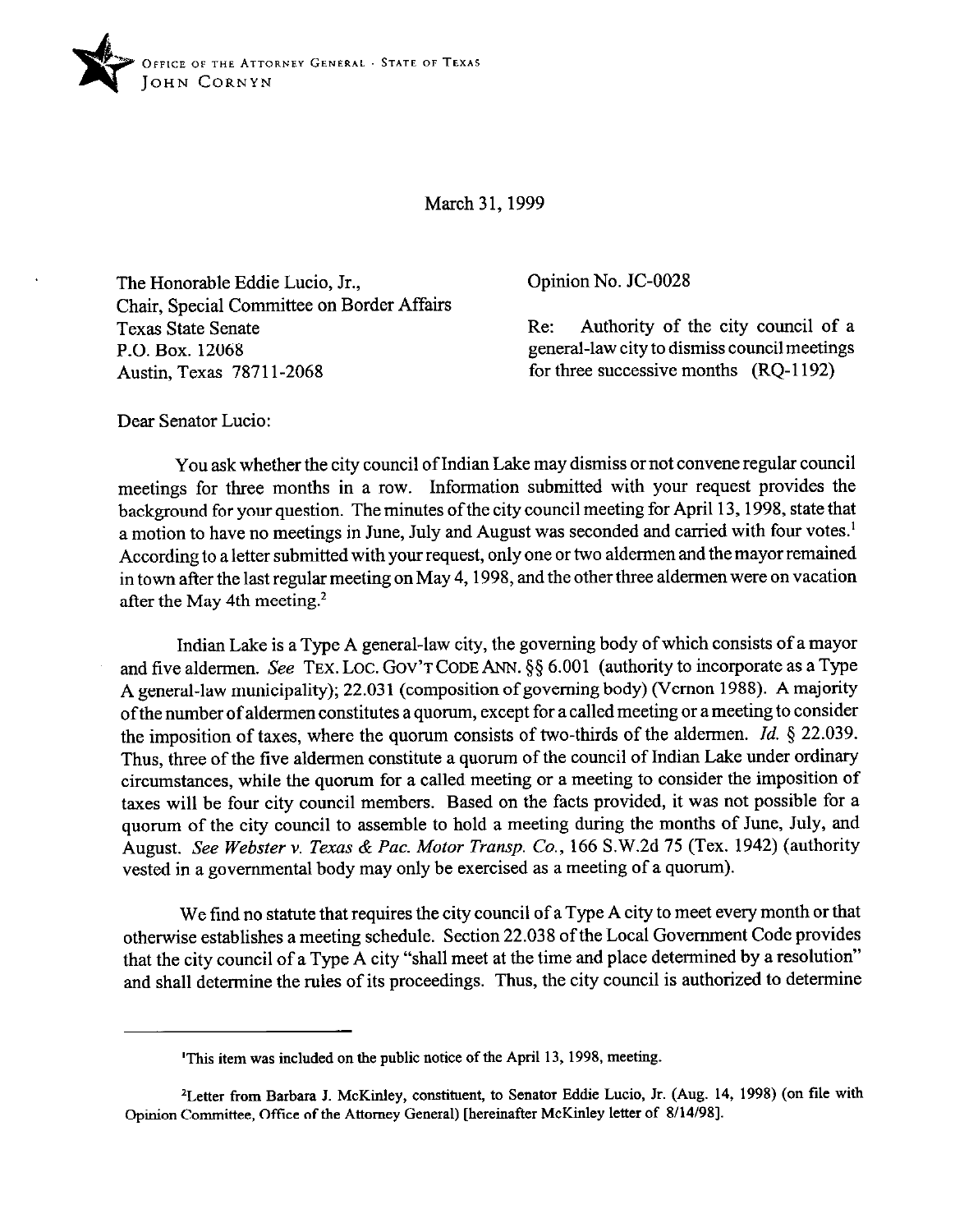its own meeting times. See TEX. LOCAL GOV'T CODE ANN. \$22.038 (Vernon 1988). We have not been informed of any resolutions or rules adopted under this statute and thus do not know whether the city council had adopted a meeting schedule that could not be changed by the council's majority vote on April 13. Accordingly, we find no basis for concluding that the council's decision not to hold meetings in June, July, or August, was inconsistent with law.

You also ask whether our answer would be different if Indian Lake were a Type B generallaw city.<sup>3</sup> We find no statutes governing the meeting schedule of Type B cities. Accordingly, we find no basis for concluding that the city council's decision not to hold meetings in June, July, or August would be inconsistent with the law applicable to Type B cities.

We have not been informed that any public business was neglected because of the city council's decision not to meet in June, July and August. We note that section 22.038 of the Local Government Code provides that "[t]he mayor may call a special meeting on the mayor's own motion or on the application of three aldermen." Moreover, "[a]n alderman shall be fined \$3 for each meeting that the alderman fails to attend unless the absence is caused by the alderman's illness or the illness of a family member." *Id.* Thus, it was possible to hold a meeting during the summer months if the need arose.

Accordingly, no statute in chapter 22 ofthe Local Government Code requires the city council of a Type A city to meet every month or otherwise establishes a meeting schedule, nor does any provision of chapter 23 of the Local Government Code establish a meeting schedule for the city council of a Type B city.

<sup>&</sup>lt;sup>3</sup>A letter submitted with your request expresses the opinion that Indian Lake may have fewer that the 600 residents necessary to incorporate as a Type A city, see TEX. LOCAL GOV'T CODE ANN. § 6.001 (Vernon 1988), and expresses the belief that it is actually a Type B city. McKinley letter of 8/14/98, supra, note 2. In answering your question about a Type B city, we do not consider whether a drop in population below the 600 level would automatically reclassify Indian Lake as a Type B general-law city.